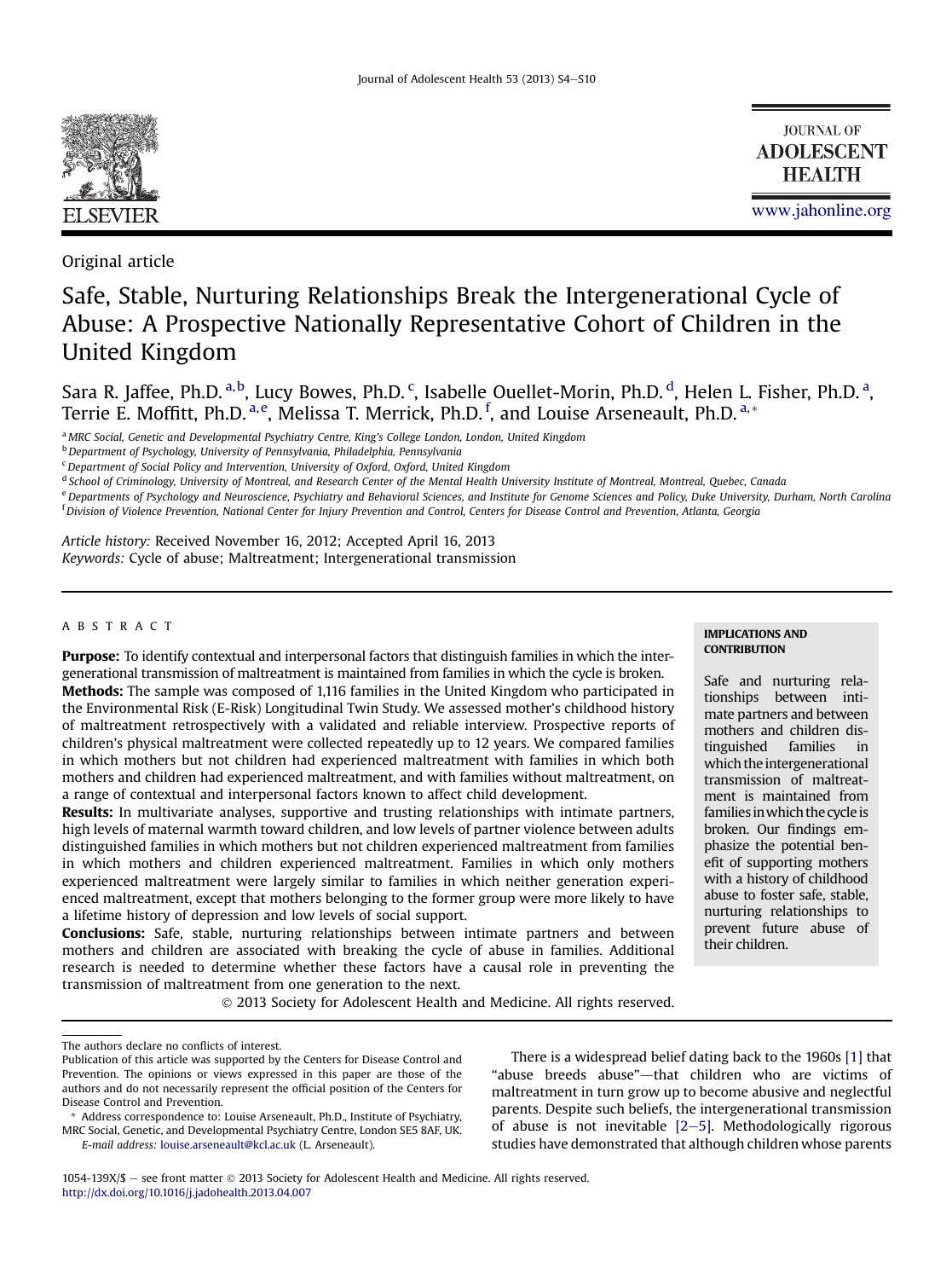have a history of abuse or neglect are at elevated risk of experiencing maltreatment themselves, the cycle of abuse is not perpetuated in most families  $[6-11]$  $[6-11]$  $[6-11]$ . Estimates of the continuity of maltreatment across generations range from 7% [\[7\]](#page-6-0) to 60% [\[12\],](#page-6-0) depending on the length of follow-up, the credibility of measurement, and the composition of the sample.

Studies have identified numerous factors that contribute to the cycle of abuse. Compared with women who were not maltreated as children, those who have a history of maltreatment tend to become parents at a younger age, have more mental health problems, be more likely to reside with a violent adult [\[7\],](#page-6-0) and have more substance use problems [\[13\].](#page-6-0) They also report more social isolation, respond more aggressively to ambiguous social cues [\[6\],](#page-6-0) and make more negative attributions about their children's behavior [\[7\].](#page-6-0)

Other studies have identified conditions under which the intergenerational cycle of abuse is broken. Distinguishing families in which the cycle of abuse is perpetuated from families in which it is not has identified implications for the prevention of maltreatment. For example, families in which the cycle of abuse is broken are ones where mothers have more social support [\[14,15\]](#page-6-0) and fewer serious financial problems compared with families in which the cycle is maintained [\[14\].](#page-6-0) Interpersonal relationships with other adults that are characterized by warmth, trust, and support have been identified as key factors in breaking the cycle of abuse in other studies. These include socially supportive relationships with an adult during childhood [\[12\],](#page-6-0) high-quality attachment to a primary caregiver in childhood [\[11\],](#page-6-0) a relationship with a therapist, and an emotionally supportive relationship with an intimate partner in adulthood [\[12\].](#page-6-0) Improving the quality of parents' relationships with their own children may also prevent the transmission of maltreatment across generations [\[16\].](#page-6-0) Pears and Capaldi [\[9\]](#page-6-0) found that in families in which parents were consistent in their use of discipline, the parents' history of abuse was no longer predictive of their child's experience of maltreatment.

Some studies have also found that families in which the cycle of abuse is broken are characterized by fewer contextual risk factors than families in which the cycle is maintained, including lower levels of life stress (particularly related to interpersonal difficulties with family members), fewer symptoms of depression and anxiety [\[12\]](#page-6-0) and healthier infants [\[15\].](#page-6-0) Dixon et al. [\[14\]](#page-6-0) also observed a trend for families in which the cycle of abuse was broken (vs. maintained) to report lower levels of stressful life events. It is unclear exactly how low levels of contextual risk are in families where the cycle of abuse is broken. One possibility is that these families are similar to those in which neither parents nor children have ever experienced maltreatment. Another possibility is that families characterized as cycle breakers experience relatively high levels of contextual risk, but not so high as to increase the odds that the experience of maltreatment will be transmitted across generations.

Building on this research, we used data from a nationally representative sample of families in the United Kingdom (UK) to estimate the magnitude of the intergenerational transmission of maltreatment and to identify factors that distinguished families in which the cycle of abuse was broken from families in which it was maintained. We identified three groups of families: (1) those in which neither mothers nor children had experienced maltreatment (controls), (2) those in which mothers had a history of maltreatment and children did not (cycle breakers), and (3) those in which mothers and children had experienced

maltreatment (cycle maintainers). We tested the hypothesis that cycle breakers would be families in which mothers reported more socially supportive relationships and fewer contextual negative factors than cycle maintainers. We also report comparisons between controls and cycle breakers. Like the other studies included in this special issue, ours is one of a few that include information on both mother's and children's history of maltreatment and provide an international comparison on the intergenerational transmission of violence.

## Methods

## Sample

Participants were members of the Environmental Risk (E-Risk) Longitudinal Twin Study, which tracks the development of a birth cohort of 2,232 British children. The sample was drawn from a larger birth register of twins born in England and Wales in 1994-1995 [\[17\].](#page-6-0) Full details about the sample are reported elsewhere [\[18\].](#page-6-0) Briefly, the E-Risk sample was constructed in 1999–2000, when 1,116 families with same-sex 5-year-old twins (93% of those eligible) participated in home-visit assessments. Families were recruited to represent the UK population of families with newborns in the 1990s, based on (1) residential location throughout England and Wales, and (2) mother's age (i.e., older mothers having twins via assisted reproduction were under-selected and teenage mothers with twins were overselected). We used this sampling to replace high-risk families who were selectively lost to the register via nonresponse and to ensure sufficient numbers of children growing up in high-risk environments. Follow-up home visits were conducted when the children were aged 7 years (98% participation), 10 years (96% participation), and 12 years (96% participation). Parents gave informed consent and children gave assent. Ethical approval was granted by the Joint South London and Maudsley and the Institute of Psychiatry NHS Ethics Committee.

#### Maltreatment measures

Mother. We interviewed mothers about their history of childhood maltreatment using the Childhood Trauma Questionnaire (CTQ) [\[19\]](#page-6-0). This instrument inquires about five categories: emotional, physical, and sexual abuse, and also emotional and physical neglect. The validity of the instrument has been previously demonstrated in clinical and community samples [\[20\].](#page-6-0) We used the score classification evaluated and recommended by the CTQ manual [\[20\]](#page-6-0) and considered a specific category of maltreatment present if the mothers had a moderate to severe score. Subsequently, we derived a cumulative exposure index for each woman by counting the number of maltreatment categories present: 75.5% of women experienced no maltreatment, 16.8% experienced mild forms of maltreatment (one to two categories), and 7.7% experienced severe maltreatment (three categories). For this article, we counted any maltreatment (24.5%).

Child. We assessed physical maltreatment by an adult [\[21\]](#page-6-0) using a standardized clinical interview protocol designed to enhance mothers' comfort with reporting valid child maltreatment information, while also meeting researchers' responsibilities for referral under the UK Children Act. No family has left the study after intervention. When mothers reported any maltreatment,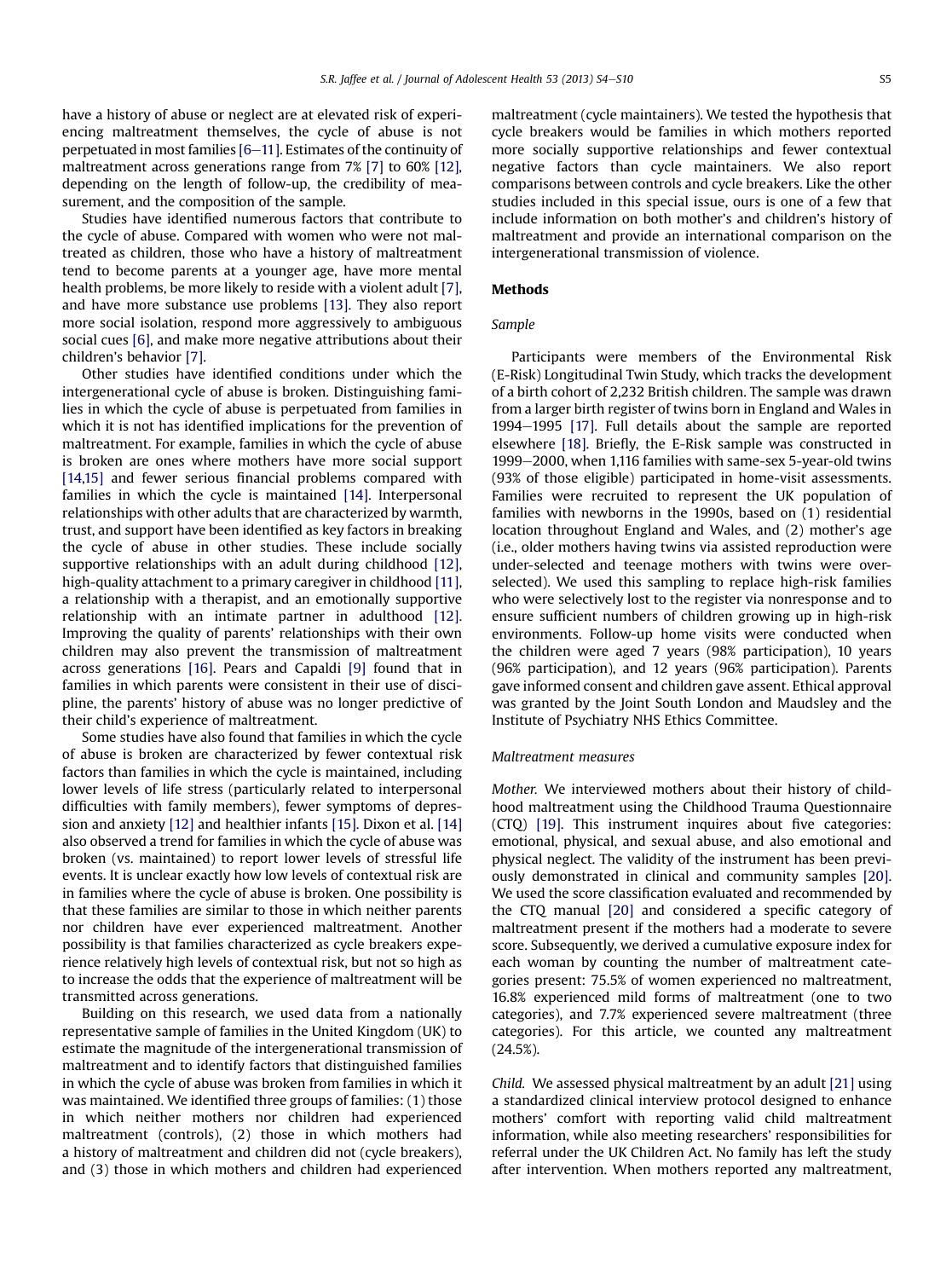interviewers followed with standardized probes (e.g., accidental harm was ruled out; harm by age peers was coded as bullying, not maltreatment). Sexual abuse was queried directly. Over the years of data collection, the study maintained a cumulative dossier for each child, composed of recorded debriefings with interviewers who had coded any indication of maltreatment at any of the four successive home visits, recorded narratives of the four successive caregiver interviews at child ages 5, 7, 10, and 12 years (covering the period from birth to 12 years), and information from clinicians whenever the study made a referral. Based on review of each child's cumulative dossier, two clinical psychologists (T.E.M. and the project coordinator) reached consensus for whether physical maltreatment had occurred. Examples of maltreatment in E-Risk children included the following: The mother smacked the child weekly, leaving marks or bruises; child was repeatedly beaten by a young adult stepsibling; child was routinely smacked by father when drunk, "just to humiliate him"; child was fondled sexually and often slapped by the mothers' boyfriend. Many, but not all, cases identified in the course of our research were under investigation by police or social services, already on the child-protection register, or in foster care at follow-up, having been removed from their parents because of abuse. For this article, we examined children who experienced probable (15.4%) or definite (5.7%) physical maltreatment. This group included a small number of children who were sexually abused, a third of whom were also physically maltreated.

## Contextual and interpersonal correlates of abuse

[Table 1](#page-3-0) lists the measures used to test each hypothesis about the correlates that could contribute to breaking or maintaining the cycle of abuse. The table provides information about each measure, its source, and the age at which it was obtained. For some of these measures, we tested whether the high and the low ends of the measure (e.g., high social support versus lower levels of social support) were differentially associated with a child's risk of maltreatment or a mother's history of maltreatment. This approach was consistent with evidence that high versus low levels of the same risk factor can be uniquely predictive of outcomes such as adolescent antisocial behavior [\[22\]](#page-6-0).

## Statistical analysis

First, we conducted logistic regression analyses to test whether families in which mothers had a history of abuse were at elevated risk of being families in which at least one of the twins also had a history of maltreatment. Second, we conducted logistic regression analyses in which we tested whether a variety of contextual and interpersonal factors were independently predictive of mothers' history of abuse and children's experience of maltreatment. Third, we conducted multinomial logistic regression analyses to distinguish (1) families characterized as cycle maintainers from families characterized as cycle breakers, and (2) control families from families characterized as cycle breakers. Cycle breakers were the reference category. For both sets of comparisons, Model 1 presents the bivariate associations between each contextual or interpersonal factor while adjusting for child sex. Model 2 adjusted for child sex while simultaneously estimating the effects of all contextual and interpersonal factors, to identify their unique effects.

#### Results

Findings indicated substantial continuity of abuse from one generation to the next. Among the 178 mothers who reported a history of mild maltreatment in childhood,  $46\%$  (n = 81) had at least one twin child who experienced physical maltreatment by the time they reached the age of 12; for 54% ( $n = 97$ ), both children escaped exposure to maltreatment. Results from logistic regressions indicated that mothers with a history of mild maltreatment were 3.55 times (95% confidence interval,  $2.52-5.01$ ) more likely to have at least one child who experienced physical maltreatment compared with mothers who did not have a history of childhood abuse. Among the 81 mothers who reported a history of severe abuse in childhood, 56% ( $n = 45$ ) had at least one twin child who experienced physical maltreatment and  $44\%$  (n = 36) had children who were not maltreated. Mothers who experienced severe abuse in their childhood were 5.31 times (95% confidence interval,  $3.31-8.52$ ) more likely to have at least one child who was physically maltreated by the age of 12 years. A total of 646 families (71.4% of the families included in this study) did not experience maltreatment in either generation (controls), whereas 126 (13.9%) experienced maltreatment across two generations (cycle maintainers). In 133 families (14.7%), only mothers experienced maltreatment (cycle breakers).

# Do contextual and interpersonal factors differentiate maltreated versus non-maltreated mothers and children?

Regarding factors that could contribute to maintaining the cycle of abuse [\(Table 2\)](#page-3-0), logistic regression analyses showed that all were independently associated with mothers' history of maltreatment and all but one were associated with children's experience of physical maltreatment. Socioeconomic disadvantage, mothers' or their partners' mental health problems, domestic partner violence, and mothers' low social support distinguished mothers who were abused and/or neglected in childhood from those who were not, and also children who were physically maltreated from those who were not. Low levels of neighborhood collective efficacy distinguished mothers who were maltreated in childhood from those who were not, but did not distinguish maltreated from non-maltreated children.

Regarding factors that could contribute to breaking the cycle of abuse [\(Table 2\)](#page-3-0), logistic regression analyses showed that except for high neighborhood collective efficacy, all other factors were negatively associated with a history of abuse among mothers or children. High sibling warmth, a healthy relationship with a partner, socioeconomic advantage, and mothers' high social support reduced the odds that mothers and children had a history of maltreatment. In addition, high maternal warmth reduced the odds that children (but not mothers) had a history of maltreatment.

# Do contextual and interpersonal factors differentiate cycle maintainers versus cycle breakers?

We conducted multinomial logistic regression analyses to test whether contextual and interpersonal factors differentiated cycle maintainers from cycle breakers (comparisons between control families and cycle breakers are presented in the next section). As shown in [Table 3](#page-4-0) (Model 1), all factors that could contribute to maintaining the cycle of abuse distinguished families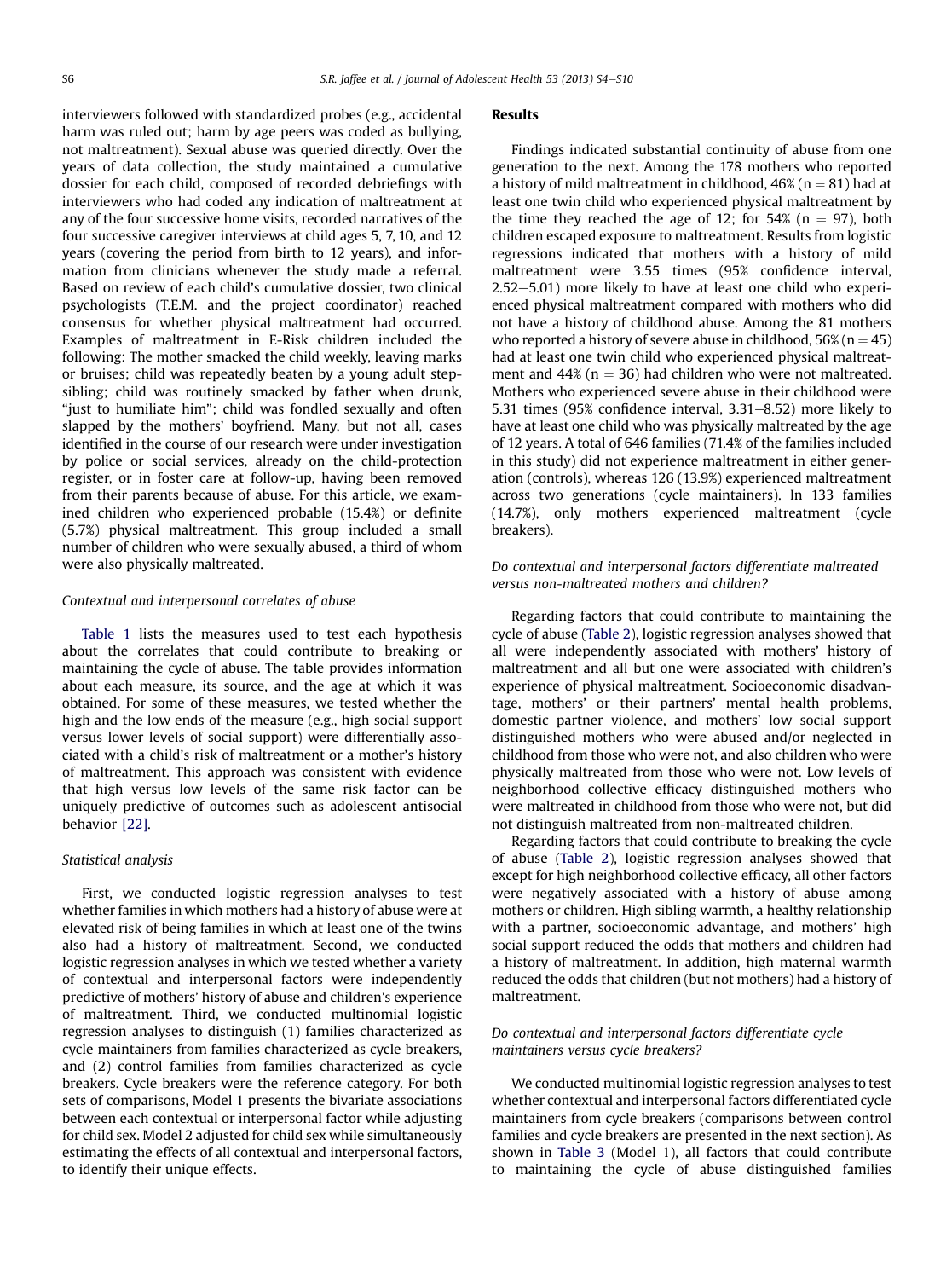# <span id="page-3-0"></span>Table 1

| Measures of contextual and interpersonal factors |  |  |  |
|--------------------------------------------------|--|--|--|
|--------------------------------------------------|--|--|--|

| Factors                             | <b>Measures</b>                                                                                                                                                                                                                                                                                                                                              | Children's<br>age at<br>assessment |           | Informant Negative/Positive                                           | Reference<br>citations |
|-------------------------------------|--------------------------------------------------------------------------------------------------------------------------------------------------------------------------------------------------------------------------------------------------------------------------------------------------------------------------------------------------------------|------------------------------------|-----------|-----------------------------------------------------------------------|------------------------|
| Socioeconomic<br>status             | Standardized composite of income, education, and social class modeled<br>on British Social Attitudes survey series                                                                                                                                                                                                                                           | 5                                  | Mother    | Bottom tertile/<br>Top tertile                                        | 29                     |
| Mother's lifetime<br>depression     | Assessed using modified version of Diagnostic Interview Schedule when 5<br>twins were 5 years                                                                                                                                                                                                                                                                |                                    | Mother    | Diagnosis according to<br>DSM-4 criteria                              | 30                     |
| Parent's substance<br>use           | Questions about drug and alcohol problems taken from short Michigan<br>Alcoholism Screening Test and from Drug Abuse Screening Test. These<br>measures capture mothers' and fathers' problems with alcohol                                                                                                                                                   | 5                                  | Mother    | Either four symptoms<br>for mothers or five<br>symptoms for fathers   | 31,32                  |
| Parent's antisocial<br>personality  | Father's and mother's history of antisocial behavior were reported using 5<br>the Young Adult Behavior Checklist, modified to obtain lifetime data<br>and supplemented with questions from Diagnostic Interview Schedule                                                                                                                                     |                                    | Mother    | Either parent had three<br>or more antisocial<br>personality symptoms | 30,33,34               |
| Domestic partner<br>violence        | Mothers were asked about their own violence toward any partner and<br>about partners' violence toward them during 5 years since twins'<br>birth using Conflict Tactics Scale, Form R.                                                                                                                                                                        | 5                                  | Mother    | At least one act of violence 19.35<br>between partners                |                        |
| Mothers' social<br>support          | Three components of social support: (1) financial support (whether<br>financial support was provided in times of need), (2) support with<br>twins (how much help was provided with taking care of twins in<br>times of need), and (3) emotional support (how much support was<br>provided when mother was upset or worried, or needed someone<br>to talk to) | 5                                  | Mother    | Bottom tertile/<br>Top tertile                                        | 36                     |
| Neighborhood<br>collective efficacy | Postal survey sent to 15 households in same postal code as each of<br>E-Risk families. Responses were aggregated across neighbors' surveys<br>and linked to each E-Risk family                                                                                                                                                                               | 7                                  | Neighbors | Bottom tertile/<br>Top tertile                                        | 37                     |
| Sibling warmth                      | Questions about quality of children's relationship with one another,<br>including "Do your twins love each other?" and "Do both your twins<br>do nice things for each other?"                                                                                                                                                                                | $7\overline{ }$                    | Mother    | Bottom tertile/<br>Top tertile                                        | 38                     |
| Maternal warmth                     | Maternal expressed emotion scale based on 5-minute speech sample<br>method                                                                                                                                                                                                                                                                                   | 5                                  |           | Two raters Bottom tertile/<br>Top tertile                             | 39                     |
| Healthy partner<br>relationship     | Emotional intimacy assessed with three items such as "We feel very<br>close to each other," "I feel that I can trust my partner completely,"<br>and "We discuss problems and feel good about the solutions"                                                                                                                                                  | 5                                  | Mother    | Bottom tertile/<br>Top tertile                                        | 35,40                  |

 $DSM-IV =$  Diagnostic and Statistical Manual of Mental Disorders, Fourth Edition.

characterized as cycle maintainers from the cycle breakers, except for mothers' low social support and low neighborhood collective efficacy. When these negative factors were entered simultaneously (Model 2), only domestic violence between mother and her partner(s) was associated with increased probability that the cycle of abuse would be maintained rather than broken; the odds of being cycle maintainers versus cycle breakers were over two times greater in families in which domestic partner violence was present rather than absent.

Turning to factors that could contribute to breaking the cycle of abuse, socioeconomic advantage, high maternal warmth and mother's healthy relationship with a partner distinguished

# Table 2

Prevalence of mothers' and children's maltreatment, according to contextual and interpersonal factors that independently contribute to maintaining or breaking cycle of abuse

|                                       |                       | Mothers' maltreatment     |                        |                       | Children's maltreatment   |                                   |  |
|---------------------------------------|-----------------------|---------------------------|------------------------|-----------------------|---------------------------|-----------------------------------|--|
|                                       | <b>Yes</b><br>$n(\%)$ | N <sub>0</sub><br>$n(\%)$ | Odds ratio<br>(95% CI) | <b>Yes</b><br>$n(\%)$ | N <sub>0</sub><br>$n(\%)$ | Odds ratio<br>$(95\% \text{ CI})$ |  |
| Negative factors                      |                       |                           |                        |                       |                           |                                   |  |
| Socioeconomic disadvantage            | 118(45.6)             | 235(29.5)                 | $2.00(1.50 - 2.67)$    | 235(49.8)             | 507(28.8)                 | $2.45(1.87 - 3.22)$               |  |
| Mother's lifetime depression          | 131 (50.8)            | 240(30.1)                 | $2.39(1.80 - 3.19)$    | 231 (49.2)            | 549 (31.2)                | $2.13(1.62 - 2.79)$               |  |
| Parent's substance use                | 105(40.7)             | 162(20.4)                 | $2.68(1.98 - 3.63)$    | 196 (42.0)            | 370 (21.1)                | $2.71(2.04 - 3.59)$               |  |
| Parent's antisocial personality       | 108(41.7)             | 179(22.5)                 | $2.46(1.83 - 3.32)$    | 230(49.0)             | 384 (21.9)                | $3.44(2.61 - 4.54)$               |  |
| Domestic partner violence             | 150 (58.4)            | 292 (36.8)                | $2.41(1.81 - 3.20)$    | 305(65.6)             | 633 (36.1)                | $3.37(2.55 - 4.47)$               |  |
| Mothers' low social support           | 134 (51.7)            | 199(25.0)                 | $3.22(2.41 - 4.31)$    | 218(46.2)             | 494 (28.1)                | $2.20(1.67 - 2.89)$               |  |
| Low neighborhood collective efficacy  | 93(37.1)              | 216(27.7)                 | $1.53(1.14 - 2.07)$    | 142 (30.9)            | 504 (29.4)                | $1.07$ (.80 $-1.44$ )             |  |
| Positive factors                      |                       |                           |                        |                       |                           |                                   |  |
| Socioeconomic advantage               | 62(23.9)              | 296(37.1)                 | $.53(.39-.73)$         | 109(23.1)             | 643 (36.5)                | $.52(.38-.71)$                    |  |
| High sibling warmth                   | 103(40.6)             | 417 (53.3)                | $.60(.43 - .80)$       | 181 (39.1)            | 899 (52.7)                | $.58(.44-.76)$                    |  |
| High maternal warmth                  | 70(29.5)              | 225(32.1)                 | $.88(.64-1.22)$        | 91(21.8)              | 531 (34.0)                | $.54(.38-.76)$                    |  |
| Healthy partner relationship          | 56(21.6)              | 320(40.1)                 | $.41(.30-.57)$         | 108(22.9)             | 696 (39.6)                | $.45(.33-.62)$                    |  |
| Mothers' high social support          | 65(25.1)              | 382 (47.9)                | $.36(.27-.50)$         | 139(29.5)             | 805 (45.8)                | $.49(.37-.66)$                    |  |
| High neighborhood collective efficacy | 74 (29.5)             | 249 (32.0)                | $.89(.65 - 1.21)$      | 133 (28.9)            | 543 (31.6)                | $.88(.65 - 1.18)$                 |  |

Significant associations are reported in bold; percentages were calculated based on 1,116 mothers for mothers' maltreatment and 2,232 children for children's maltreatment. Robust standard errors were used in models that estimated the association between children's history of maltreatment and contextual and interpersonal factors to adjust for the clustering of twins within families.

 $CI = confidence$  interval.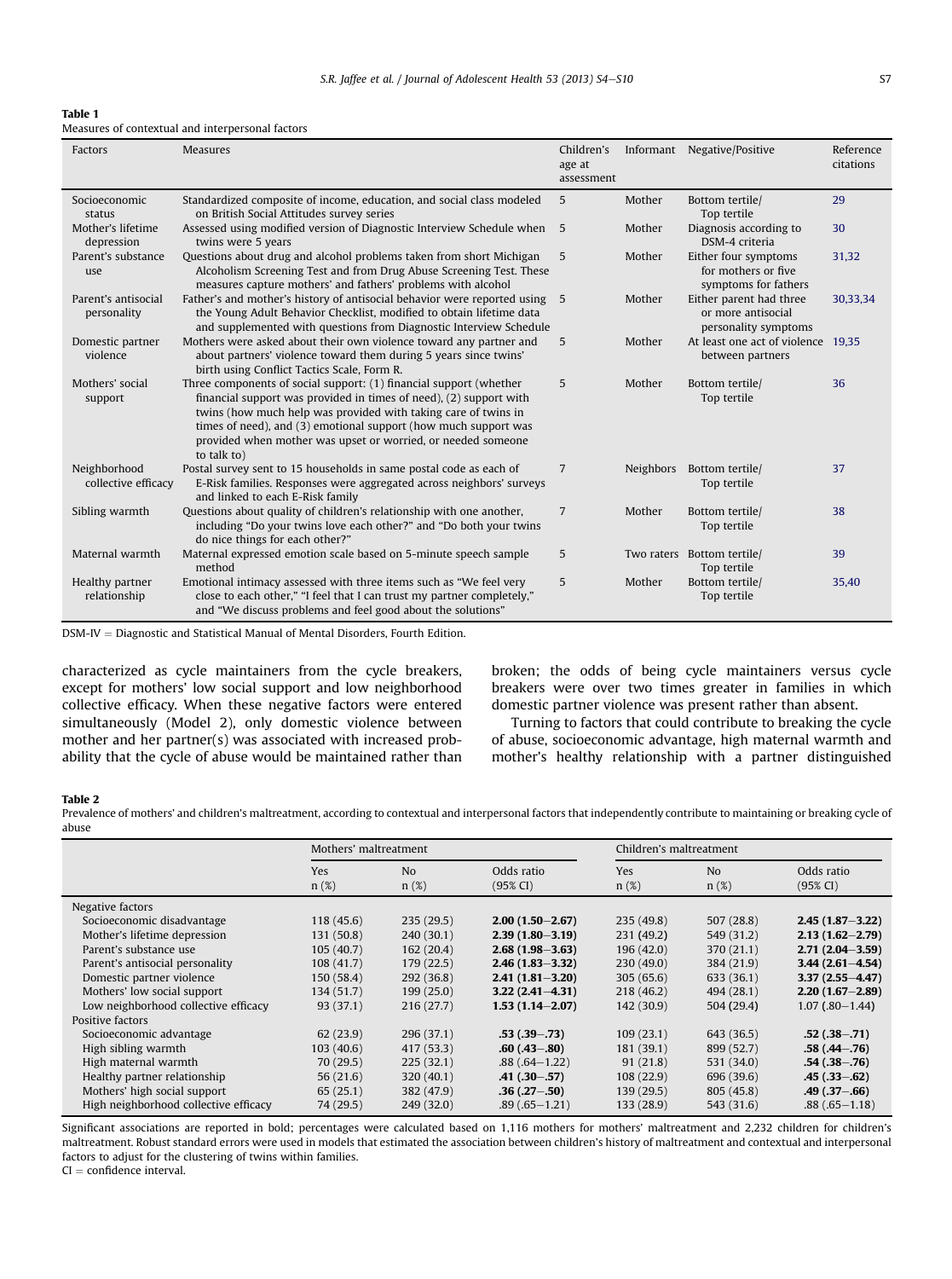#### <span id="page-4-0"></span>Table 3

Comparisons between cycle breakers and cycle maintainers, and controls, showing sex-adjusted associations between each contextual and interpersonal factor and intergenerational maltreatment (Model 1) and controlling for all other factors (Model 2)

| Covariates                           | Comparisons between cycle breakers and cycle<br>maintainers<br>Model 1<br>Model 2 |                      | Comparisons between cycle breakers and controls |                       |  |
|--------------------------------------|-----------------------------------------------------------------------------------|----------------------|-------------------------------------------------|-----------------------|--|
|                                      |                                                                                   |                      | Model 1                                         | Model 2               |  |
|                                      | Adjusted OR (95% CI)                                                              | Adjusted OR (95% CI) | Adjusted OR (95% CI)                            | Adjusted OR (95% CI)  |  |
| Negative factors                     |                                                                                   |                      |                                                 |                       |  |
| Socioeconomic disadvantage           | $2.71(1.63 - 4.49)$                                                               | $1.76(.99 - 3.10)$   | $.71(.48 - 1.06)$                               | $1.09(.69 - 1.72)$    |  |
| Mother's lifetime depression         | $1.68(1.02 - 2.74)$                                                               | $1.35(.79 - 2.31)$   | $.48(.33-.70)$                                  | $.58(.39-.87)$        |  |
| Parent's substance use               | $3.04(1.81 - 5.11)$                                                               | $1.73(.95 - 3.14)$   | $.56(.37-.87)$                                  | $.72(.44 - 1.17)$     |  |
| Parent's antisocial personality      | $2.92(1.75 - 4.88)$                                                               | $1.41(.76 - 2.64)$   | $.53(.35-.81)$                                  | $.81(.48 - 1.34)$     |  |
| Domestic partner violence            | $2.97(1.77 - 5.00)$                                                               | $2.21(1.23 - 3.99)$  | $.55(.37-.80)$                                  | $.69(.45 - 1.07)$     |  |
| Mothers' low social support          | $1.62(.99 - 2.65)$                                                                | $1.50(.89 - 2.53)$   | $.35(.24-.52)$                                  | $.37(.25-.56)$        |  |
| Low neighborhood collective efficacy | $.94(.56 - 1.58)$                                                                 | $.68(.39 - 1.18)$    | $.64(.43-.95)$                                  | $.71(.47 - 1.09)$     |  |
| Positive factors                     |                                                                                   |                      |                                                 |                       |  |
| Socioeconomic advantage              | $.45(.25-.82)$                                                                    | $.54(.29 - 1.02)$    | $1.42(.95 - 2.12)$                              | $1.44(.93 - 2.22)$    |  |
| High sibling warmth                  | $.72(.43 - 1.19)$                                                                 | $.98(.57 - 1.68)$    | $1.57(1.07 - 2.30)$                             | $1.43$ $(.95 - 2.16)$ |  |
| High maternal warmth                 | $.39(.22-.71)$                                                                    | $.48(.26-.88)$       | $.83(.56 - 1.24)$                               | $.68$ $(.44-1.04)$    |  |
| Healthy partner relationship         | $.42(.22-.78)$                                                                    | $.50(.26-.96)$       | $1.82(1.21 - 2.74)$                             | $1.53(.99 - 2.36)$    |  |
| Mothers' high social support         | $1.02(.58 - 1.79)$                                                                | $1.01(.55 - 1.86)$   | $3.16(2.07 - 4.83)$                             | $2.82(1.81 - 4.41)$   |  |

Significant associations are reported in bold.

 $CI = confidence$  interval;  $OR = odds$  ratio.

families characterized as cycle breakers from the cycle maintainers (Table 3). When considered simultaneously in multivariate analyses, both high maternal warmth and mother's intimate relationship with a partner were associated with a decreased risk that the cycle of abuse would be maintained rather than broken.

# Do contextual and interpersonal factors differentiate controls versus cycle breakers?

As shown in Table 3 (Model 1), multinomial logistic regression models indicated that, compared with the cycle breakers, controls were less likely to be characterized by most of the negative contextual and interpersonal factors and more likely to be characterized by most of the positive ones. Controlling for all negative factors simultaneously, however (Model 2), the only differences that remained significant were that controls were less likely than cycle breakers to have had depression and to have low social support. When controlling simultaneously for all positive factors (Model 2), the only difference that remained significant was that controls were more likely than cycle breakers to have high levels of social support.

#### Discussion

Data from a prospective, longitudinal study of mothers and children showed continuity in the experience of maltreatment across two generations. The odds of a child experiencing physical maltreatment were three to five times greater among mothers who had a history of abuse or neglect compared with mothers without such a history, depending on the severity of the mother's experiences. Mothers who had a history of abuse or neglect were also characterized by high levels of negative and low levels of positive factors, including high levels of social disadvantage, mental health problems, domestic partner violence, and low levels of healthy partner relationships and other socially supportive relationships. Children who experienced physical maltreatment-whether or not their mothers had a history of abuse or neglect-were similarly exposed to these same

contextual and interpersonal factors. These results are consistent with the notion that abuse and neglect are "toxic stressors," with long-term implications for health and behavior [\[23\].](#page-6-0)

Although there was significant continuity in the experience of maltreatment across generations, the cycle of abuse was broken in approximately half of the families in which mothers reported a history of abuse or neglect. These cycle breakers could be distinguished from the cycle maintainers in a number of domains. Compared with the cycle breakers, the cycle maintainers reported higher rates of depression, substance use problems, antisocial behavior, domestic partner violence, and social disadvantage. In multivariate analyses controlling for all negative factors, mothers who experienced domestic partner violence were uniquely at elevated risk of being cycle maintainers versus cycle breakers. Furthermore, the cycle maintainers were less warm with their children, described their relationships with intimate partners as less trusting and close, and were less socially advantaged. Conversely, in multivariate analyses, mothers who reported healthy relationships with partners and who expressed high levels of maternal warmth were significantly less likely to be cycle maintainers than cycle breakers. Families in which the cycle of violence was broken (vs. maintained) were ones in which mothers were safe (i.e., less likely to report domestic violence) and in which relationships between mothers and children and mothers and their partners were nurturing.

Three other findings bear noting. First, cycle breakers and women who did not reported a history of maltreatment and whose children did not experience maltreatment (i.e., "controls") did not differ in the degree to which they expressed warmth about their children or in the degree to which they reported trusting and supportive relationships with intimate partners. However, the cycle breakers were significantly more likely than controls to have ever been depressed and to have less socially supportive relationships in general. This suggests that cycle breakers were able to maintain not just non-abusive, but warm relationships with children despite their vulnerability to depression. It is possible that supportive partners specifically facilitate this process, given that cycle breakers versus controls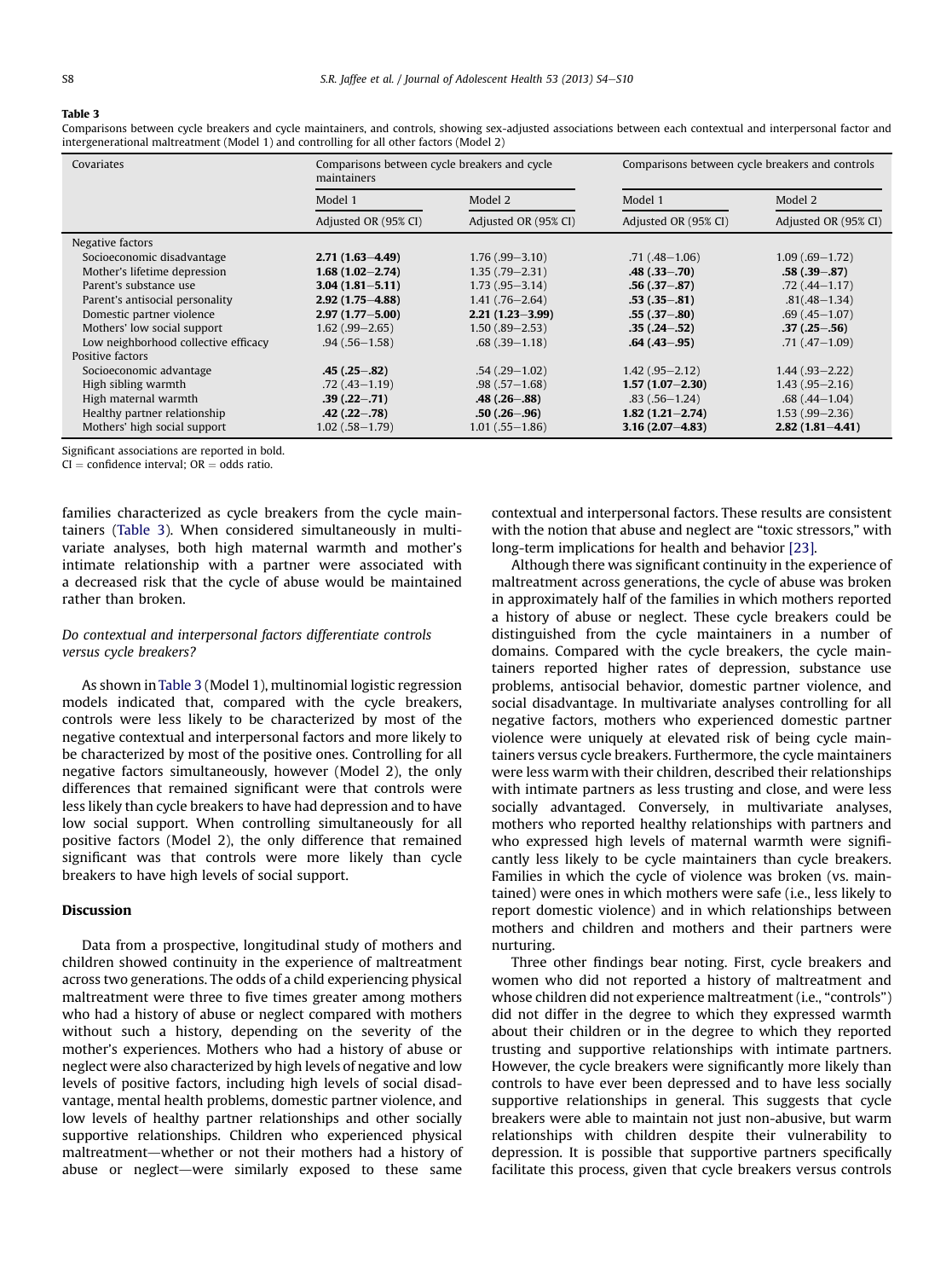had access to fewer socially supportive relationships in general. Second, the factors that distinguished cycle breakers and cycle maintainers involved relationships with family members rather than relationships outside the family. For example, having relationships with neighbors characterized by trust and a sense of shared values (i.e., a sense of collective efficacy), did not distinguish cycle breakers from cycle maintainers. Indeed, the perception that neighbors shared values and could be trusted did not even differentiate maltreated from non-maltreated mothers or children. Although maltreatment tends to be concentrated in disadvantaged neighborhoods, there are relatively few studies that test whether neighborhood process measures such as collective efficacy account for between-family or betweenneighborhood differences in maltreatment, and findings to date are mixed [\[24\].](#page-6-0) Moreover, neighborhood collective efficacy—unlike other covariates in our models—was not reported by mothers. It is possible that shared informant variance inflated associations between covariates other than neighborhood collective efficacy and cycle-of-abuse status. Third, some correlates of being a cycle breaker that were significant at the univariate level became non-significant in multivariate analyses comparing cycle breakers with maintainers and with controls (e.g., parents' antisocial personality). We note that the co-occurrence of these factors (e.g., parental mental health problems, socioeconomic disadvantage) with those that were identified as predictors of cycle maintenance (e.g., the mother's relationship with her partner) may increase the challenge of modifying the quality of relationships within the family.

It is not clear why cycle breakers were more likely than cycle maintainers to have formed relationships that were not only non-abusive, but also warm and supportive. One possibility is that cycle breakers actively seek to ensure their children will not become victims of maltreatment, and look for qualities in intimate partners that will help them break the cycle of abuse. This possibility raises the question of whether the relationship with an intimate partner is a causal mechanism in breaking the cycle of abuse, or whether women who choose relationship partners carefully are characterized by particular traits or behaviors that would help them break the cycle of abuse with or without a supportive partner. Observational, non-experimental data do not suffice to rule out this possibility.

# Limitations

One limitation of our study was that mothers reported retrospectively on their own history of maltreatment. Individuals who provide retrospective reports have a tendency, on the one hand, to forget past events, and on other hand, to recall past events in ways that are congruent with their current mood or that make sense of their current circumstances [\[25\]](#page-6-0). However, retrospective reports as measured by the CTQ correspond highly with reports of an individual's abuse history based on other sources [\[26\]](#page-6-0). A second limitation is that our sample was composed of twins, and thus, we cannot be certain that our results generalize to singletons. Rates of probable or definite child maltreatment in our sample (21.1%) were roughly similar to lifetime prevalence rates of maltreatment as measured in the Developmental Victimization Survey, in which the lifetime prevalence of maltreatment was 15.1% in a nationally representative sample of 2- to 17-year-olds in the United States [\[27\].](#page-6-0) A third limitation is that we did not ask caregivers to identify the perpetrator of a child's abuse. Therefore, we could not strictly test the hypothesis stipulating that "abuse breeds abuse," because even in families in which there was continuity of maltreatment across generations, it was not clear whether the mother herself was the perpetrator of the child's abuse. Nevertheless, it may be useful to conceptualize the cycle of abuse in broader terms, recognizing that even when mothers who have a history of abuse or neglect are not themselves abusive or neglectful, they may be at elevated risk of exposing their children to other perpetrators of maltreatment. A fourth limitation is that children's experience of maltreatment was assessed via mothers who may have been prone to reporting biases [\[28\].](#page-6-0) However, findings from our study are consistent with findings from other studies in this issue that used official reports of children's maltreatment. A fifth limitation is that our study did not assess all children in a family, only the twins who participated in the E-Risk study. Therefore, we may have overlooked some cases of maltreatment in families we classified as controls or cycle breakers. It is also possible that some families that were classified as controls were actually cycle breakers because the biological father or the mother's partner had a history of maltreatment. Finally, we did not examine families in which mothers did not experience childhood maltreatment, but their children did. This group ( $n = 152$  families) is likely to reveal interesting information about mechanisms involved in the emergence of new cases of child maltreatment despite the absence of such history in the mothers' childhood. These may also be families in which the biological father or the mother's partner had a history of maltreatment.

## Clinical implications

Our findings have at least two important implications for prevention and intervention. First, efforts to prevent child maltreatment should target women who have histories of abuse or neglect, because their children are at elevated risk of experiencing physical maltreatment. Second, fostering safe, stable, nurturing relationships between mothers and their partners and between mothers and their children appears to be a key factor in breaking the cycle of abuse from one generation to the next. Thus, prevention studies-which are better designed to identify the causal role of safe, stable, nurturing relationships between partners-should not only support parents in engaging in warm, sensitive parenting, but should also evaluate the effects of fostering open communication and trust between mothers and their partners on breaking the cycle of violence.

## Acknowledgments

The E-Risk study is funded by the Medical Research council (grants UK MRC G1002190 and G9806489). Additional support was provided by Economic and Social Research Council grant RES-177-25-0013, National Institute of Child Health and Human Development grant HD061298, and by funds from the Jacobs Foundation. The authors are grateful to the study mothers and fathers, the twins, and the twins' teachers for participation. Louise Arseneault is a British Academy Mid-Career Fellow. The authors thank Michael Rutter and Robert Plomin, Thomas Achenbach for kind permission to adapt the Child Behavior Checklist, and members of the E-Risk team for their dedication, hard work, and insights.